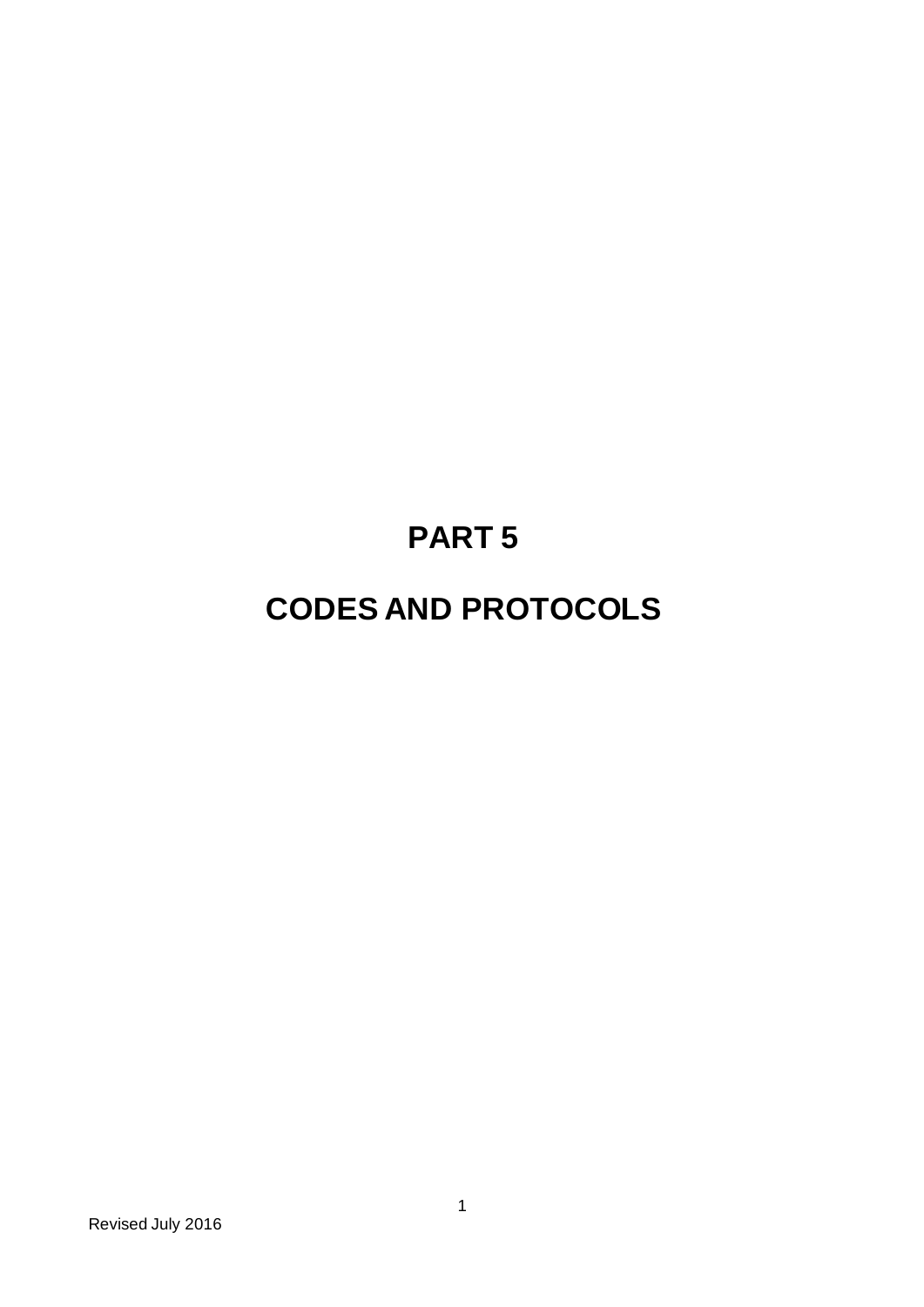### **CARMARTHENSHIRE COUNTY COUNCIL CODE OF CONDUCT FOR MEMBERS AND CO-OPTED MEMBERS**

### **PART 1**

#### **INTERPRETATION**

#### **1.** (1) In this code -

"co-opted member" in relation to a relevant authority, means a person who is not a member of the authority but who:-

- (a) is a member of any committee or sub-committee of the Authority, or
- (b) is a member of, and represents the Authority on, any joint committee or joint sub-committee of the authority, and who is entitled to vote on any question which falls to be decided at any meeting of that committee or sub-committee;

"meeting" means any meeting:-

- (a) of the relevant Authority,
- (b) of any executive or Cabinet of the relevant Authority,
- (c) of any committee, sub-committee, joint committee or joint sub-committee of the relevant Authority or of any such committee, sub-committee, joint committee or joint sub-committee of any executive or board of the Authority, or
- (d) where members or officers of the relevant authority are present other than a meeting of a political group constituted in accordance with regulation 8 of the Local Government (Committees and Political Groups) Regulations 1990, and includes circumstances in which a member of an executive or board or an officer acting alone exercises a function of an Authority;

"member" includes, unless the context requires otherwise, a co-opted member; "registered society" means a society, other than a society registered as a credit union, which is:-

- (a) a registered society within the meaning given by section 1(1) of the Cooperative and Community benefit Societies Act 2014; or
- (b) a society registered or deemed to be registered under the Industrial and provident Societies Act (Northern Ireland) 1969;

"register of members' interests" ("cofrestr o fuddiannau'r aelodau") means the register established and maintained under section 81 of the Local Government Act 2000;

"relevant authority" means—

- (a) a county council,
- (b) a county borough council,
- (c) a community council,
- (d) a fire and rescue authority constituted by a scheme under section 2 of the Fire and Rescue Services Act 2004 or a scheme to which section 4 of that Act applies,
- (e) a National Park authority established under section 63 of the Environment Act 1995;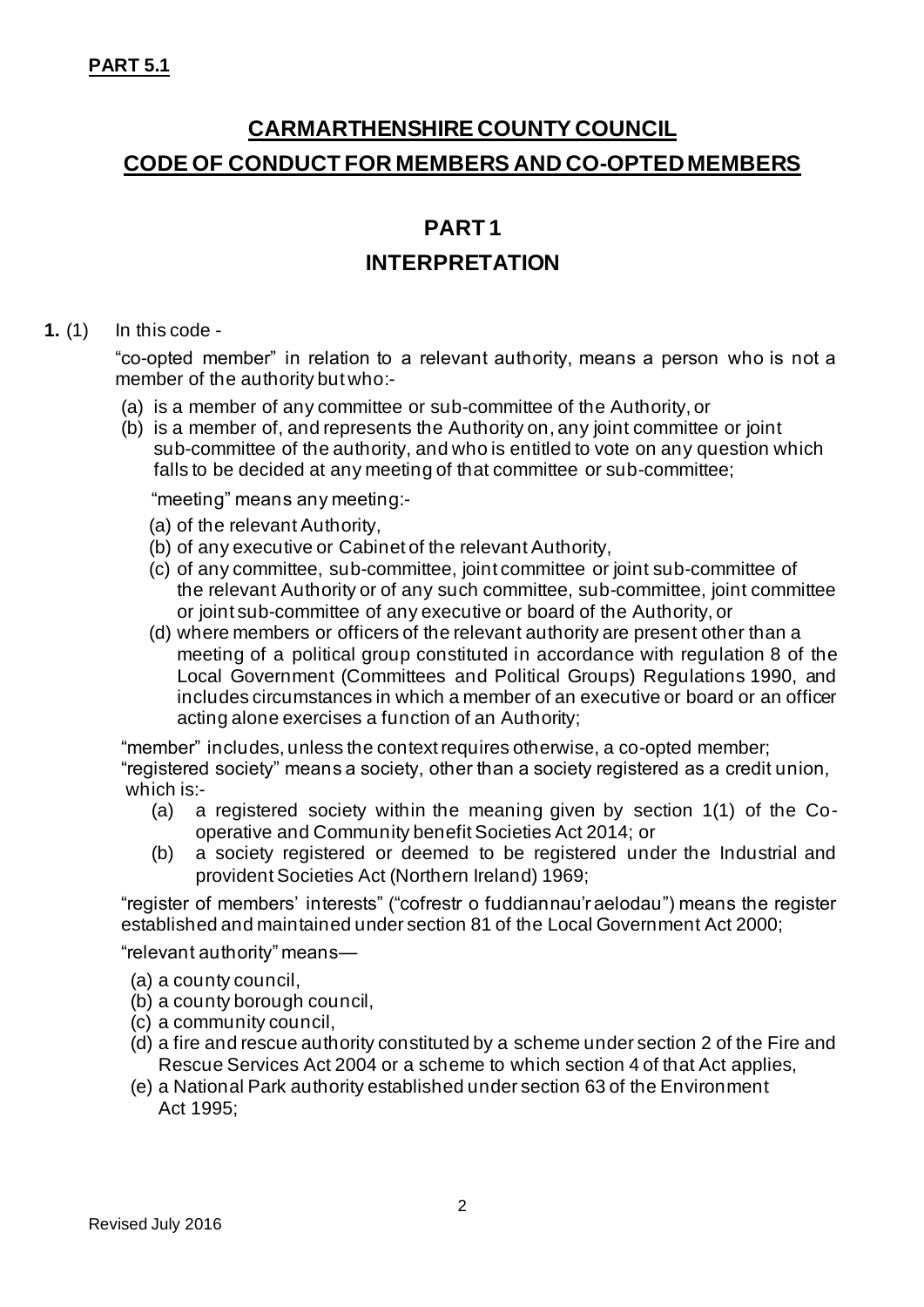"you" ("*chi*") means you as a member or co-opted member of a relevant authority; and "your authority" means the relevant authority of which you are a member or co-opted member.

(2) In relation to a community council—

.

- (a) "proper officer" ("*swyddog priodol"*) means an officer of that council within the meaning of section 270(3) of the Local Government Act 1972; and
- (b) "standards committee" ("pwyllgor safonau"*)* means the standards committee of the county or county borough council which has functions in relation to the community council for which it is responsible under section 56(1) and (2) of the Local Government Act 2000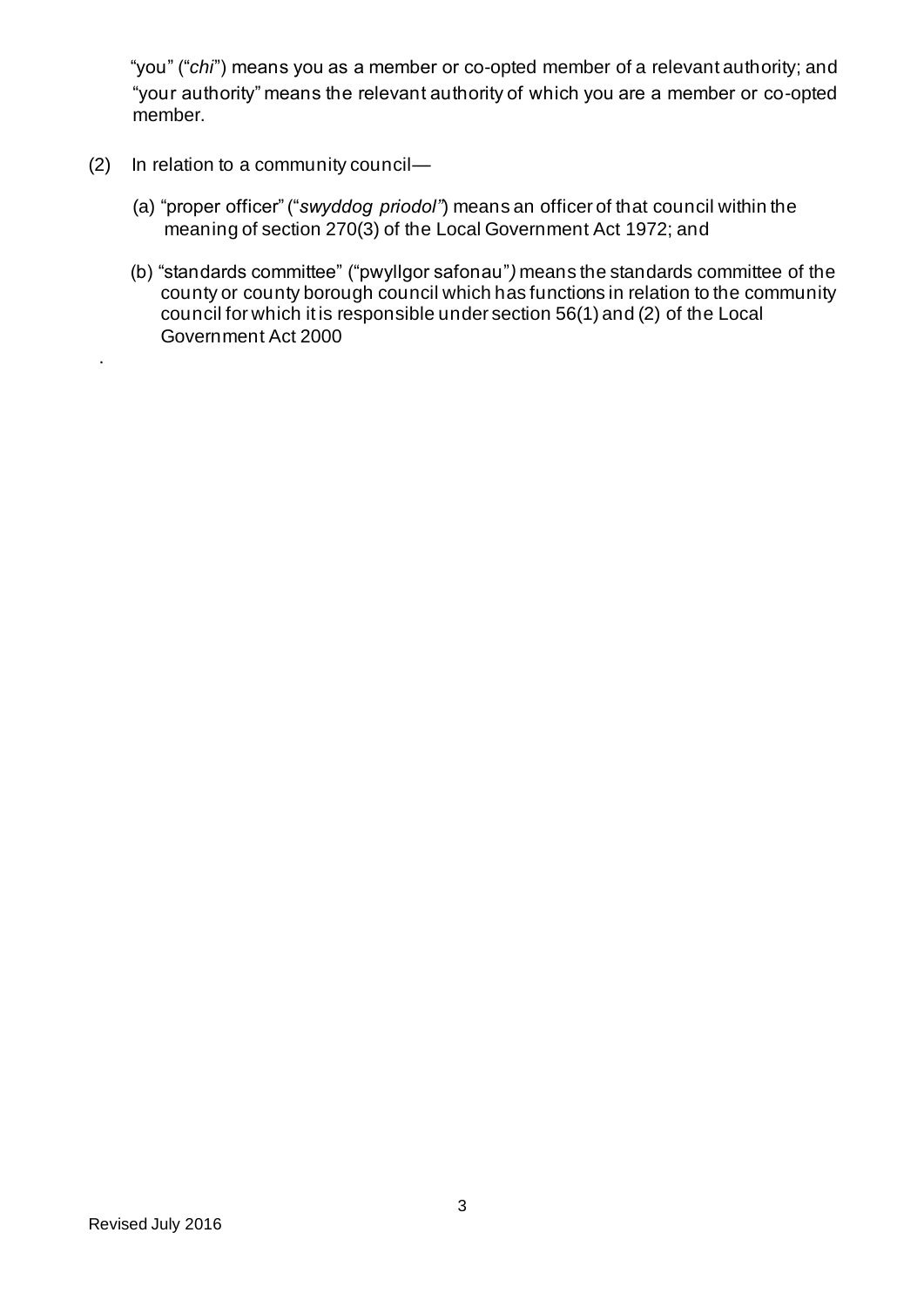#### **PART 2**

#### **GENERAL PROVISIONS**

- **2.** (1) Save where paragraph 3(a) applies, you must observe this code of conduct:-
	- (a) whenever you conduct the business, or are present at a meeting, of your authority;
	- (b) whenever you act, claim to act or give the impression you are acting in the role of member to which you were elected or appointed;
	- (c) whenever you act, claim to act or give the impression you are acting as a representative of your authority; or
	- (d) at all times and in any capacity, in respect of conduct identified in paragraphs 6(1)(a) and 7.
	- (2) You should read this code together with the general principles prescribed under section 49(2) of the Local Government Act 2000 in relation to Wales.
- **3.** Where you are elected, appointed or nominated by your authority to serve
	- (a) on another relevant authority, or any other body, which includes a Local Health Board you must, when acting for that other authority or body, comply with the code of conduct of that other authority or body; or
	- (b) on any other body which does not have a code relating to the conduct of its members, you must, when acting for that other body, comply with this code of conduct, except and insofar as it conflicts with any other lawful obligations to which that other body may be subject.
- **4.** You must:-
	- (a) carry out your duties and responsibilities with due regard to the principle that there should be equality of opportunity for all people, regardless of their gender, race, disability, sexual orientation, age or religion;
	- (b) show respect and consideration for others;
	- (c) not use bullying behaviour or harass any person; and
	- (d) not do anything which compromises, or which is likely to compromise, the impartiality of those who work for, or on behalf of, your authority.
- **5.** You must not:-
	- (a) disclose confidential information or information which should reasonably be regarded as being of a confidential nature, without the express consent of a person authorised to give such consent, or unless required by law to do so;
	- (b) prevent any person from gaining access to information to which that person is entitled by law.
- **6.** (1) You must:-
	- (a) not conduct yourself in a manner which could reasonably be regarded as bringing your office or authority into disrepute;
	- (b) report, whether through your authority's confidential reporting procedure or direct to the proper authority, any conduct by another member or anyone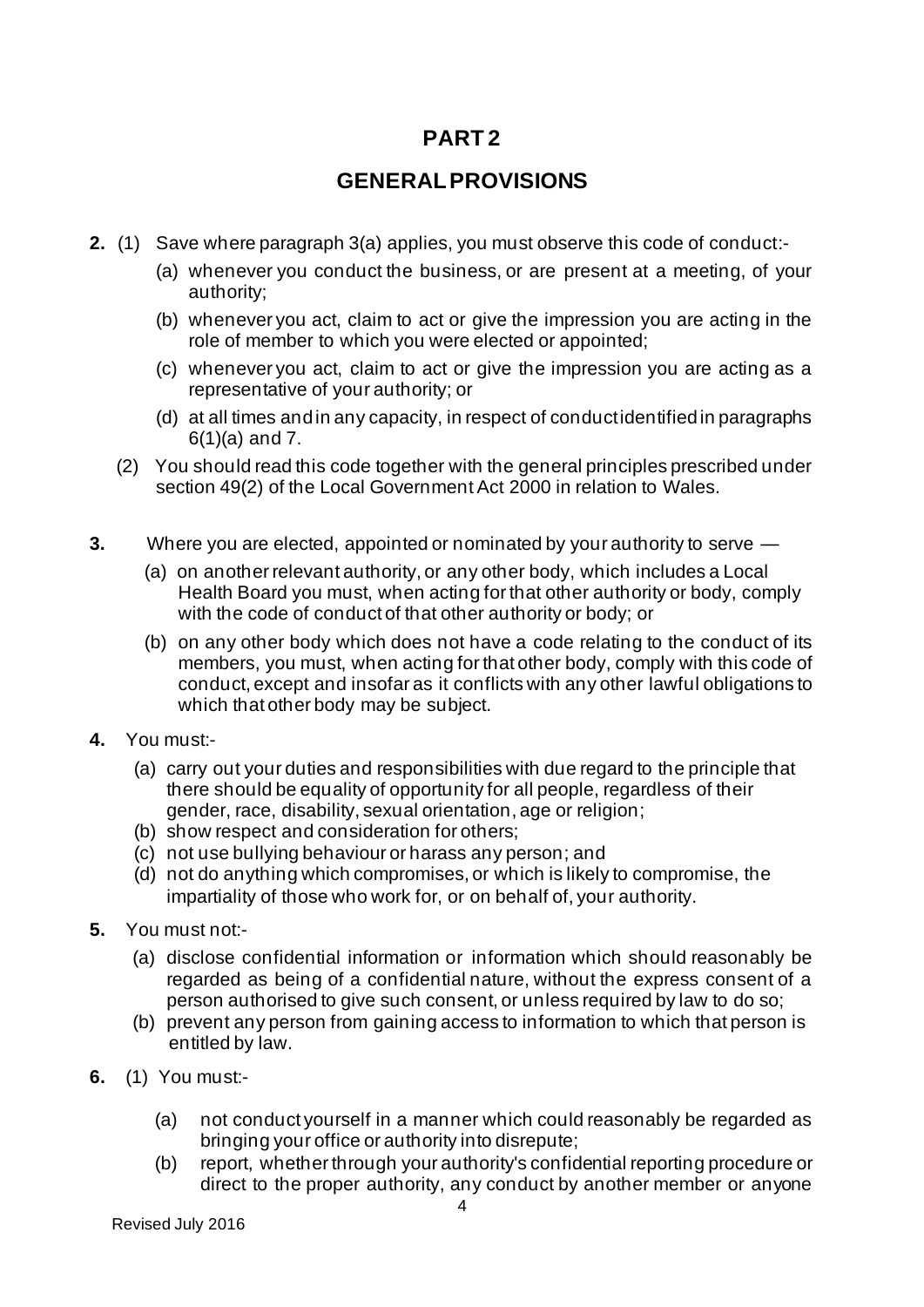who works for, or on behalf of, your authority which you reasonably believe involves or is likely to involve criminal behaviour (which for the purposes of this paragraph does not include offences or behaviour capable of punishment by way of a fixed penalty);

- (c) report to your authority's monitoring officer any conduct by another member which you reasonably believe breaches this code of conduct;
- (d) not make vexatious, malicious or frivolous complaints against other members or anyone who works for, or on behalf of, your authority.
- (2) You must comply with any request of your authority's monitoring officer, or the Public Services Ombudsman for Wales, in connection with an investigation conducted in accordance with their respective statutory powers.
- **7.** You must not:-
	- (a) in your official capacity or otherwise, use or attempt to use your position improperly to confer on or secure for yourself, or any other person, an advantage or create or avoid for yourself, or any other person, a disadvantage;
	- (b) use, or authorise others to use, the resources of your authority:-
		- (i) imprudently;<br>(ii) in breach of v
		- in breach of your authority's requirements;
		- (iii) unlawfully;
		- (iv) other than in a manner which is calculated to facilitate, or to be conducive to, the discharge of the functions of the authority or of the office to which you have been elected or appointed;
		- (v) improperly for political purposes; or
		- (vi) improperly for private purposes.
	- **8.** You must:-
		- (a) when participating in meetings or reaching decisions regarding the business of your authority, do so on the basis of the merits of the circumstances involved and in the public interest having regard to any relevant advice provided by your authority's officers, in particular by:-
			- (i) the authority's Chief Executive;
			- (ii) the authority's chief finance officer;
			- (iii) the authority's monitoring officer;
			- (iv) the authority's chief legal officer (who should be consulted when there is any doubt as to the authority's power to act, as to whether the action proposed lies within the policy framework agreed by the authority or where the legal consequences of action or failure to act by the authority might have important repercussions);
		- (b) give reasons for all decisions in accordance with any statutory requirements and any reasonable additional requirements imposed by your authority.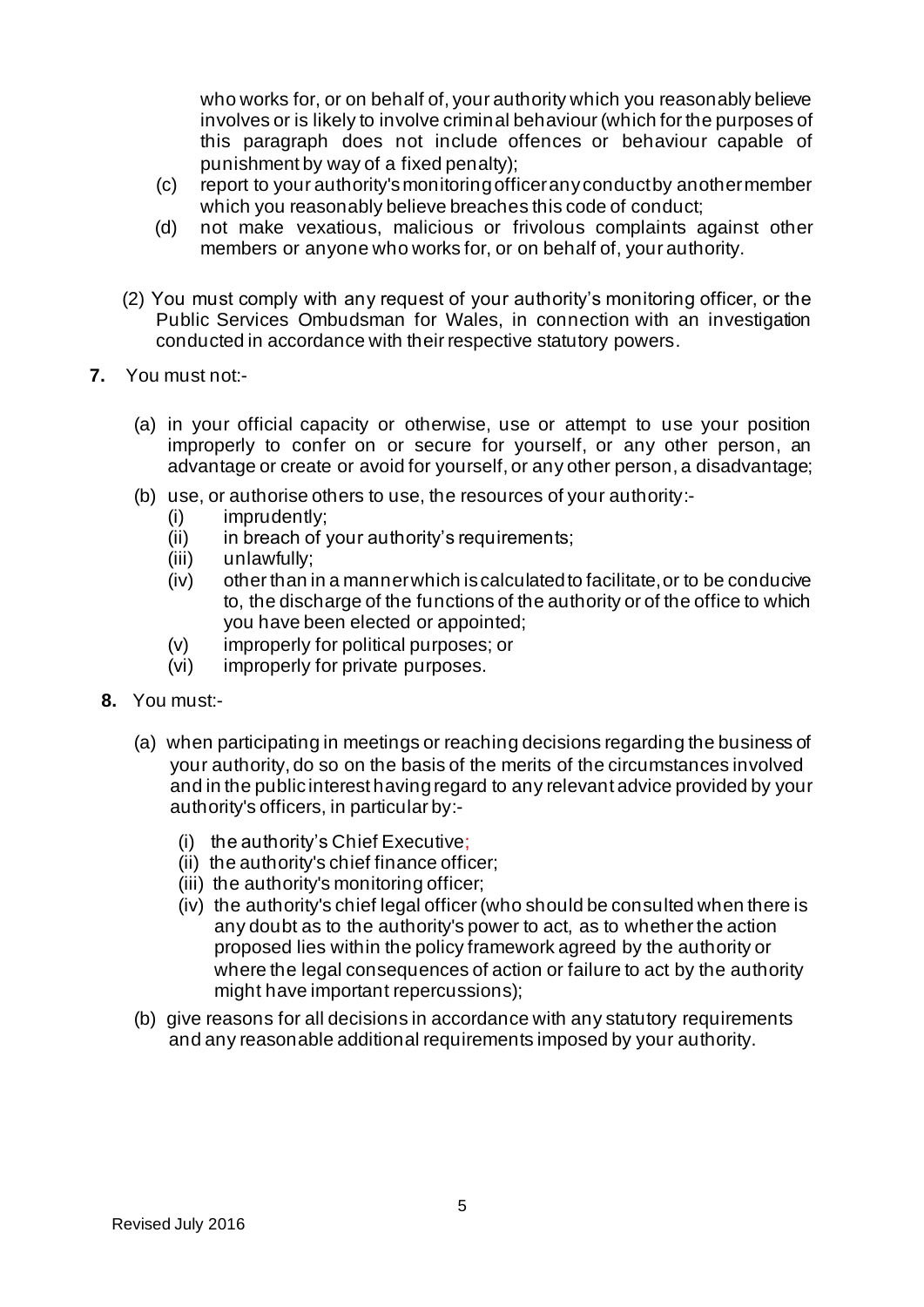- **9.** You must:-
	- (a) observe the law and your authority's rules governing the claiming of expenses and allowances in connection with your duties as a member;
	- (b) avoid accepting from anyone gifts, hospitality (other than official hospitality, such as a civic reception or a working lunch duly authorised by your authority), material benefits or services for yourself or any person which might place you, or reasonably appear to place you, under an improper obligation.

#### **PART 3**

#### **INTERESTS**

#### **Personal Interests**

- **10.** (1) You must in all matters consider whether you have a personal interest, and whether this Code of Conduct requires you to disclose that interest.
	- (2) You must regard yourself as having a personal interest in any business of your authority if:-
	- (a) it relates to, or is likely to affect:-
		- (i) any employment or business carried on by you;
		- (ii) any person who employs or has appointed you, any firm in which you are a partner or any company for which you are a remunerated director;
		- (iii) any person, other than your authority, who has made a payment to you in respect of your election or any expenses incurred by you in carrying out your duties as a member;
		- (iv) any corporate body which has a place of business or land in your authority's area, and in which you have a beneficial interest in a class of securities of that body that exceeds the nominal value of £25,000 or one hundredth of the total issued share capital of that body;
		- (v) any contract for goods, services or works made between your authority and you or a firm in which you are a partner, a company of which you are a remunerated director, or a body of the description specified in sub-paragraph (iv) above;
		- (vi) any land in which you have a beneficial interest and which is in the area of your authority;
		- (vii) any land where the landlord is your authority and the tenant is a firm in which you are a partner, a company of which you are a remunerated director, or a body of the description specified in sub-paragraph (iv) above;
		- (viii) anybody to which you have been elected, appointed or nominated by your authority;
		- (ix) any:-
			- (aa) public authority or body exercising functions of a public nature;
			- (bb) company, industrial and provident society, charity, or body directed to charitable purposes;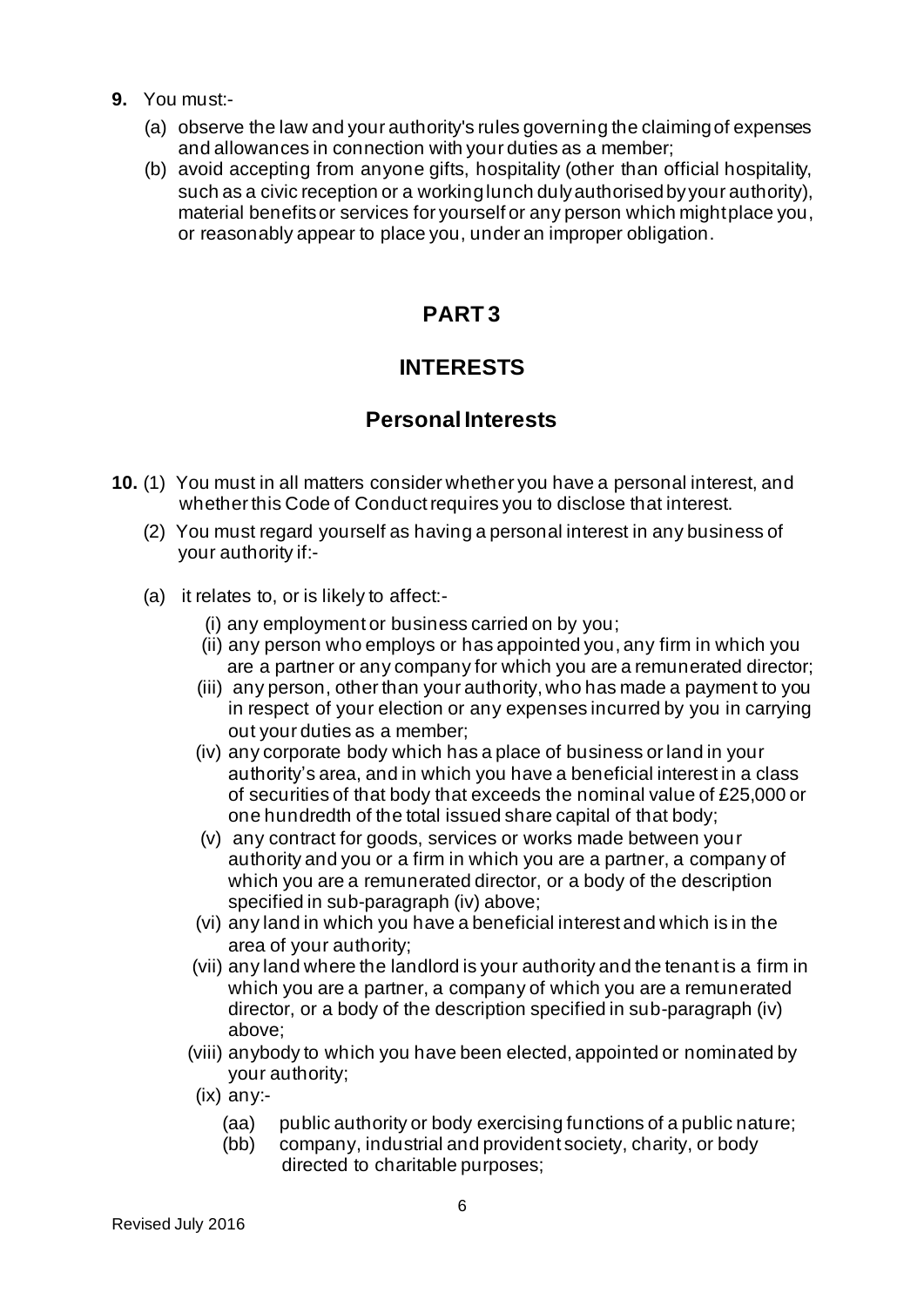- (cc) body whose principal purposes include the influence of public opinion or policy;
- (dd) trade union or professional association; or
- (ee) private club, society or association operating within your authority's area, in which you have membership or hold a position of general control or management
- (x) any land in your authority's area in which you have a licence (alone or jointly with others) to occupy for 28 days or longer;
- (b) a decision upon it might reasonably be regarded as affecting:-
	- (i) your well-being or financial position, or that of a person with whom you live, or any person with whom you have a close personal association;
	- (ii) any employment or business carried on by persons as described in  $10(2)(c)(i)$ ;
	- (iii) any person who employs or has appointed such persons described in 10(2)(c)(i), any firm in which they are a partner, or any company of which they are directors;
	- (iv) any corporate body in which persons as described in  $10(2)(c)(i)$  have a beneficial interest in a class of securities exceeding the nominal value of £5,000; or
	- (v) any body listed in paragraphs  $10(2)(a)(ix)(aa)$  to (ee) in which persons described in 10(2)(c)(i) hold a position of general control or management, to a greater extent than the majority of:-
		- (aa) in the case of an authority with electoral divisions or wards, other council tax payers, rate payers or inhabitants of the electoral division or ward, as the case may be, affected by the decision; or
		- (bb) in all other cases, other council tax payers, ratepayers or inhabitants of the authority's area.

#### **Disclosure of Personal Interests**

- **11.** (1) Where you have a personal interest in any business of your authority and you attend a meeting at which that business is considered, you must disclose orally to that meeting the existence and nature of that interest before or at the commencement of that consideration, or when the interest becomes apparent.
	- (2) Where you have a personal interest in any business of your authority and you make:-
		- (a) written representations (whether by letter, facsimile or some other form of electronic communication) to a member or officer of your authority regarding that business, you should include details of that interest in the written communication; or
		- (b) oral representations (whether in person or some form of electronic communication) to a member or officer of your authority you should disclose the interest at the commencement of such representations, or when it becomes apparent to you that you have such an interest, and confirm the representation and interest in writing within 14 days of the representation.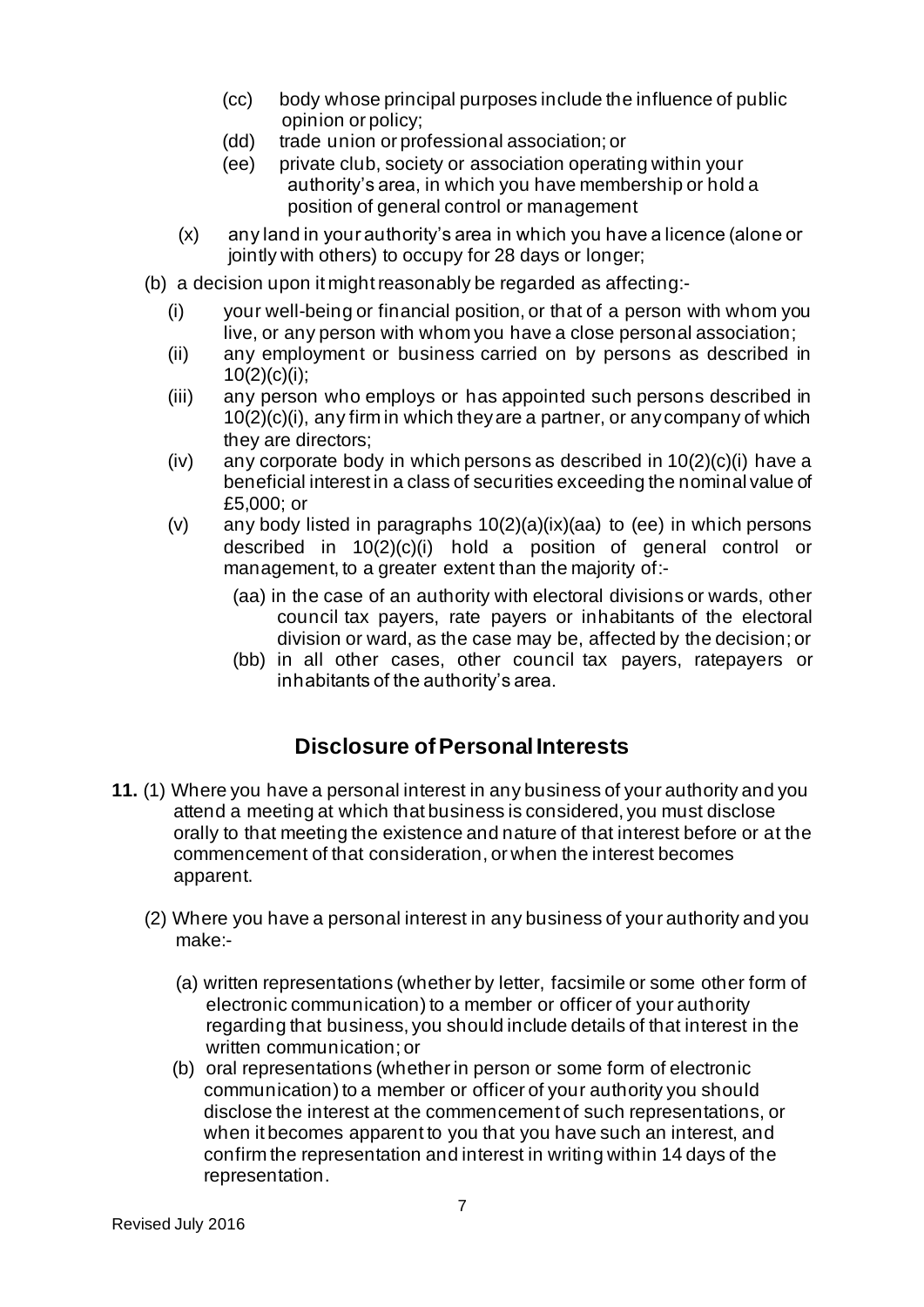- (3) Subject to paragraph 14(1)(b) below, where you have a personal interest in any business of your authority and you have made a decision in exercising a function of an executive or board, you must in relation to that business ensure that any written statement of that decision records the existence and nature of your interest.
- (4) You must, in respect of a personal interest not previously disclosed, before or immediately after the close of a meeting where the disclosure is made pursuant to sub-paragraph 11(1), give written notification to your authority in accordance with any requirements identified by your authority's monitoring officer or in relation to a Community Council, your Authority's proper officer from time to time but, as a minimum containing:-
	- (a) details of the personal interest;
	- (b) details of the business to which the personal interest relates; and
	- (c) your signature.
- (5) Where you have agreement from your monitoring officer that the information relating to your personal interest is sensitive information, pursuant to paragraph 16(1), your obligations under this paragraph 11 to disclose such information, whether orally or in writing, are to be replaced with an obligation to disclose the existence of a personal interest and to confirm that your monitoring officer has agreed that the nature of such personal interest is sensitive information.
- (6) For the purposes of sub-paragraph (4), a personal interest will only be deemed to have been previously disclosed if written notification has been provided in accordance with this code since the last date on which you were elected, appointed or nominated as a member of your authority.
- (7) For the purposes of sub-paragraph (3), where no written notice is provided in accordance with that paragraph you will be deemed as not to have declared a personal interest in accordance with this code.

### **Prejudicial Interests**

- **12.** (1) Subject to sub-paragraph (2) below, where you have a personal interest in any business of your authority you also have a prejudicial interest in that business if the interest is one which a member of the public with knowledge of the relevant facts would reasonably regard as so significant that it is likely to prejudice your judgement of the public interest.
	- (2) Subject to sub-paragraph (3), you will not be regarded as having a prejudicial interest in any business where that business:-
		- (a) relates to:-
			- (i) another relevant authority of which you are also a member;
			- (ii) another public authority or body exercising functions of a public nature in which you hold a position of general control or management;
			- (iii) a body to which you have been elected, appointed or nominated by your authority;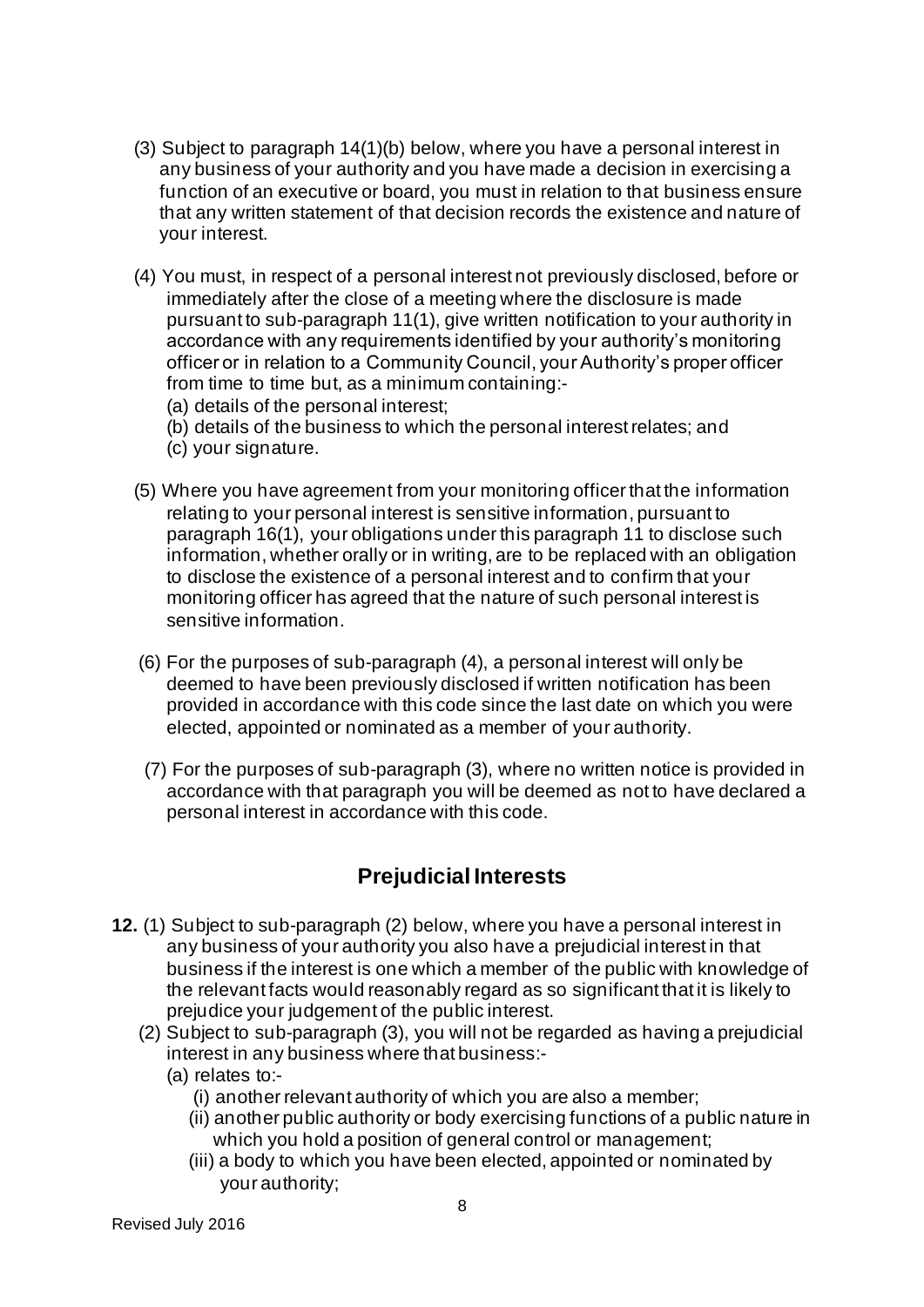- (iv) your role as a school governor (where not appointed or nominated by your authority) unless it relates particularly to the school of which you are a governor;
- (v) your role as a member of a Local Health Board where you have not been appointed or nominated by your authority;
- (b) relates to:-
	- (i) the housing functions of your authority where you hold a tenancy or lease with your authority, provided that you do not have arrears of rent with your authority of more than two months, and provided that those functions do not relate particularly to your tenancy or lease;
	- (ii) the functions of your authority in respect of school meals, transport and travelling expenses, where you are a guardian, parent, grandparent or have parental responsibility (as defined in section 3 of the Children Act 1989) of a child in full time education, unless it relates particularly to the school which that child attends;
	- (iii) the functions of your authority in respect of statutory sick pay under Part XI of the Social Security Contributions and Benefits Act 1992, where you are in receipt of, or are entitled to the receipt of such pay from your authority;
	- (iv) the functions of your authority in respect of an allowance or payment made made in accordance with the provisions of Part 8 of the Local Government (Wales) Measure 2011 or an allowance or pension provided under section 18 of the Local Government and Housing Act 1989.
- (c) your role as a community councillor in relation to a grant, loan or other form of financial assistance made by your community council to community or voluntary organisations up to a maximum of £500.
- (3) The exemptions in subparagraph (2)(a) do not apply where the business relates to the determination of any approval, consent, licence, permission or registration.

#### **Overview and Scrutiny Committees**

- **13.** You also have a prejudicial interest in any business before an overview and scrutiny committee of your authority (or of a sub-committee of such a committee) where:-
	- (a) that business relates to a decision made (whether implemented or not) or action taken by your authority's executive, cabinet or another of your authority's committees, sub-committees, joint committees or joint sub-committees; and
	- (b) at the time the decision was made or action was taken, you were a member of the executive, cabinet, committee, sub-committee, joint-committee or joint subcommittee mentioned in sub-paragraph (a) and you were present when that decision was made or action was taken.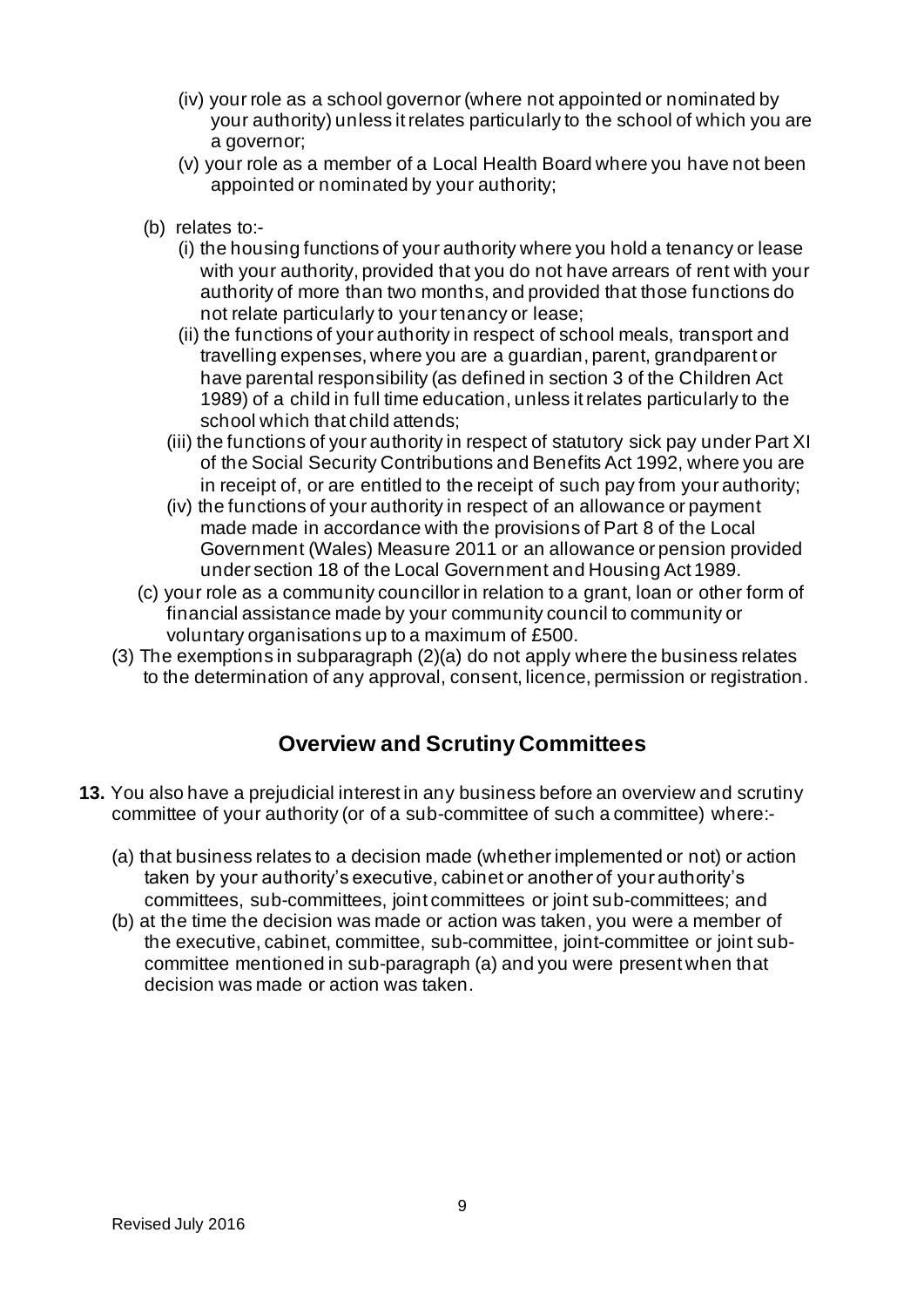#### **Participation in Relation to Disclosed Interests**

- **14.** (1) Subject to sub-paragraphs (2), (2A), (3) and (4), where you have a prejudicial interest in any business of your authority you must, unless you have obtained a dispensation from your authority's standards committee:-
	- (a) withdraw from the room, chamber or place where a meeting considering the business is being held:-
		- (i) where sub-paragraph (2) applies, immediately after the period for making representations, answering questions or giving evidence relating to the business has ended and in any event before further consideration of the business begins, whether or not the public are allowed to remain in attendance for such consideration; or
		- (ii) in any other case, whenever it becomes apparent that that business is being considered at that meeting;
	- (b) not exercise executive or cabinet functions in relation to that business;
	- (c) not seek to influence a decision about that business;
	- (d) not make any written representations (whether by letter, facsimile or some other form of electronic communication) in relation to that business; and
	- (e) not make any oral representations (whether in person or some form of electronic communication) in respect of that business or immediately cease to make such oral representations when the prejudicial interest becomes apparent.
	- (2) Where you have a prejudicial interest in any business of your authority you may attend a meeting but only for the purpose of making representations, answering questions or giving evidence relating to the business, provided that the public are also allowed to attend the meeting for the same purpose, whether under a statutory right or otherwise.
	- (2A) Where you have a prejudicial interest in any business of your authority you may submit written representations to a meeting relating to that business, provided that the public are allowed to attend the meeting for the purpose of making representations, answering questions or giving evidence relating to the business, whether under a statutory right or otherwise
	- (2B) When submitting written representations under sub-paragraph (2A) you must comply with any procedure that your authority may adopt for the submission of such representations.
	- (3) Sub-paragraph (1) does not prevent you attending and participating in a meeting if:-
		- (a) you are required to attend a meeting of an overview or scrutiny committee, by such committee exercising its statutory powers; or
		- (b) you have the benefit of a dispensation provided that you:-
			- (i) state at the meeting that you are relying on the dispensation; and
			- (ii) before or immediately after the close of the meeting give written notification to your authority containing:-
				- (aa) details of the prejudicial interest;
				- (bb) details of the business to which the prejudicial interest relates;
				- (cc) details of, and the date on which, the dispensation was granted; and
				- (dd) your signature.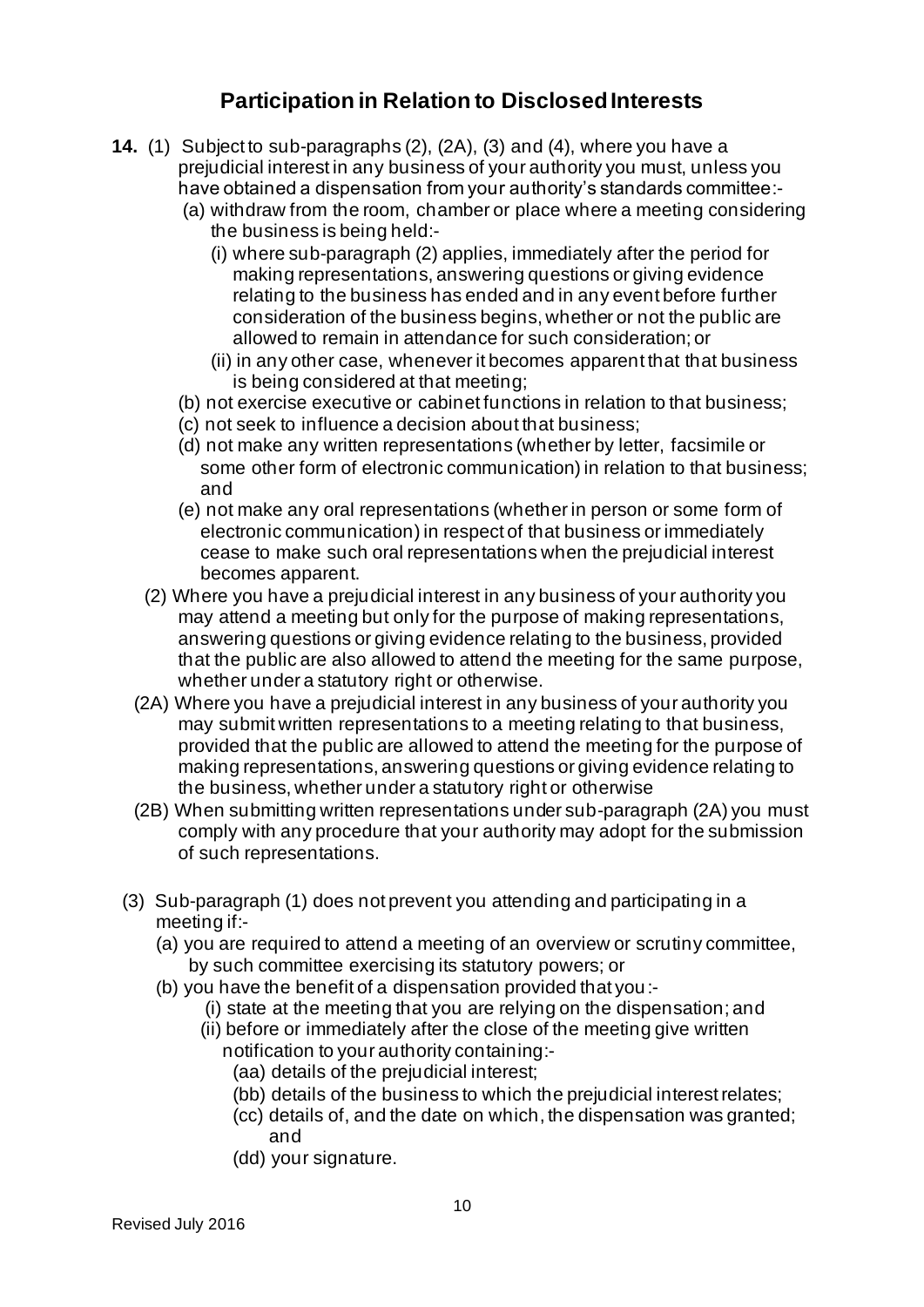(4) Where you have a prejudicial interest and are making written or oral representations to your authority in reliance upon a dispensation, you must provide details of the dispensation within any such written or oral representation and, in the latter case, provide written notification to your authority within 14 days of making the representation.

#### **PART 4**

#### **The Register of Members' Interests**

*Registration of Personal Interests*

- **15.** (1) Subject to sub-paragraph (4), you must, within 28 days of:-
	- (a) your authority's Code of Conduct being adopted or the mandatory provisions of this model code being applied to your authority; or
	- (b) your election or appointment to office (if that is later), register your personal interests, where they fall within a category mentioned in paragraph 10(2)(a), in your authority's register of members' interests by providing written notification to your authority's Monitoring Officer.
	- (2) Subject to sub-paragraph (4), you must, within 28 days of becoming aware of any new personal interest falling within a category mentioned in paragraph 10(2)(a), register that new personal interest in your authority's register of members' interests by providing written notification to your authority's Monitoring Officer.
	- (3) Subject to sub-paragraph (4), you must, within 28 days of becoming aware of any change to a registered personal interest falling within a category mentioned in paragraph 10(2)(a), register that change in your authority's register of members' interests by providing written notification to your authority's monitoring officer, or in the case of a community council to your authority's proper officer.
	- (4) Sub-paragraphs (1), (2) and (3) do not apply to sensitive information determined in accordance with paragraph 16(1).
	- (5) Sub-paragraphs (1) and (2) do not apply if you a member of a relevant authority which is a community council when you act in your capacity as a member of such an authority.
	- (6) You must, when disclosing a personal interest in accordance with paragraph 11 for the first time, register that personal interest in your authority's register of members' interests by providing written notification to your authority's Monitoring Officer, or in the case of a community council to your authority's proper officer.